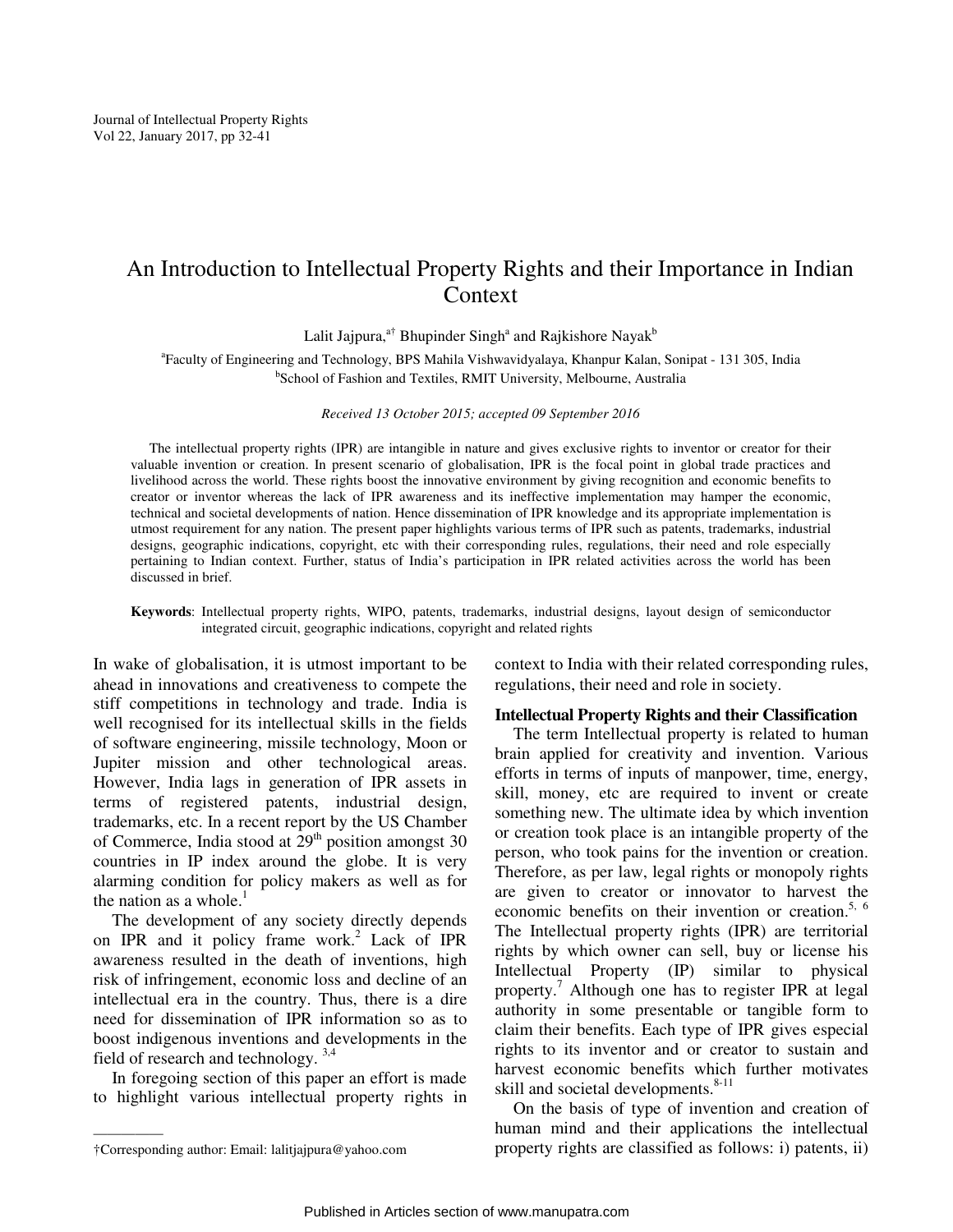trademarks, iii) industrial designs, iv) layout design of semiconductor integrated circuit, v) geographic indications of source, vi) copyright and related rights (literary and artistic works, musical work, artistic works, photographic work, motion pictures, computer programmes and performing arts and broadcasting work). $^{12-15}$ 

#### **WIPO**

The World Intellectual Property Organization (WIPO) was incepted in 1967 at Stockholm to protect the IPR throughout the world. $8, 16$  Later it becomes one of the agency of United Nation in 1974. WIPO frame works as well as regulate various policies concerned to IPR across the globe. The economic, social and sustainable cultural development with preservation of biodiversities, traditional knowledge through a balance and effective international IP system is main objective of WIPO. Besides this, it is responsible to harmonise differences amongst various countries especially between the developed and developing nations by amending international regulation so that each of them get a equal opportunity in emerging world. $8, 15$ 

#### **Patent**

Patent is an intellectual property right granted to inventor by concerned government office for his novel technical invention.<sup>16</sup> The term invention means solution of any problem in terms of development of a product or a process. Among the different types of IPR, patents are considered the most valuable and rightly so.

The patentability of any invention needs to fulfil following criteria:

- 1. Usefulness: invention must have industrial applicability or applied for practical purpose.
- 2. Novelty: invention must be new technology which has not been published or available in prior art of the country or elsewhere in the world before the date of patent filing.
- 3. Non obviousness: Invention which can be done by any ordinary skilled person is obvious and cannot be patentable. Hence invention must not be obvious for patentability.

As per Section 3 of the Patent Act, 1970 the following are not patentable:

- Frivolous invention
- Invention against the natural laws
- Inventions which are not fair to health of

human, animal, plant life, environment as well as contrary to public order or morality

- Discovery of any living thing; discovery of any non living substances occurring in nature; formulation of any abstract theory; discovery of any scientific principle
- Substance or chemical obtained by mere admixture resulting in the aggregation of the properties; mere arrangement or re arrangement of known devices
- Invention relating to atomic energy and related to security of India.

In patenting process at one hand inventor is granted exclusive rights which give recognition as well as financial benefits but at the other hand inventor has to disclose all the relevant information in descriptive way to the patent office at the time of filing patent application. The information available in patent document can be seen by anybody and no doubt it gives direction to other researchers to innovate further in the relevant field.<sup>17</sup> In India, office of Controller General of Patents Designs and Trademarks govern the patent registration process. This office comes under the Department of Industrial Policy and Promotion, Ministry of Commerce and Industry.<sup>18</sup> The patent filing steps are as follows: $^{19}$ 

# **Step 1: Filing of Patent Application or Priority Application**

There are four patent offices at Chennai, Mumbai, New Delhi and Kolkata (Head office). The applicant has to file patent application in appropriate form with all relevant information concerned to invention such as description, claims, drawing, abstract, etc. Applicant has option to file provisional specification to establish priority of the invention when disclosed invention is only at a conceptual stage. Thereafter, with in 12 month applicant have to file complete specification in prescribed format.

#### **Step 2: Publication of Application**

The patent application is published in the office journal after expiry of 18 months. The applicant can also put up request for early publication by paying additional prescribed fee.

# **Step 3: Opposition of Patent**

The pre grant patent opposition, if any may be filed within three months of patent publication. This type of opposition representation is entertained by controller of patent office if patent filing applicant has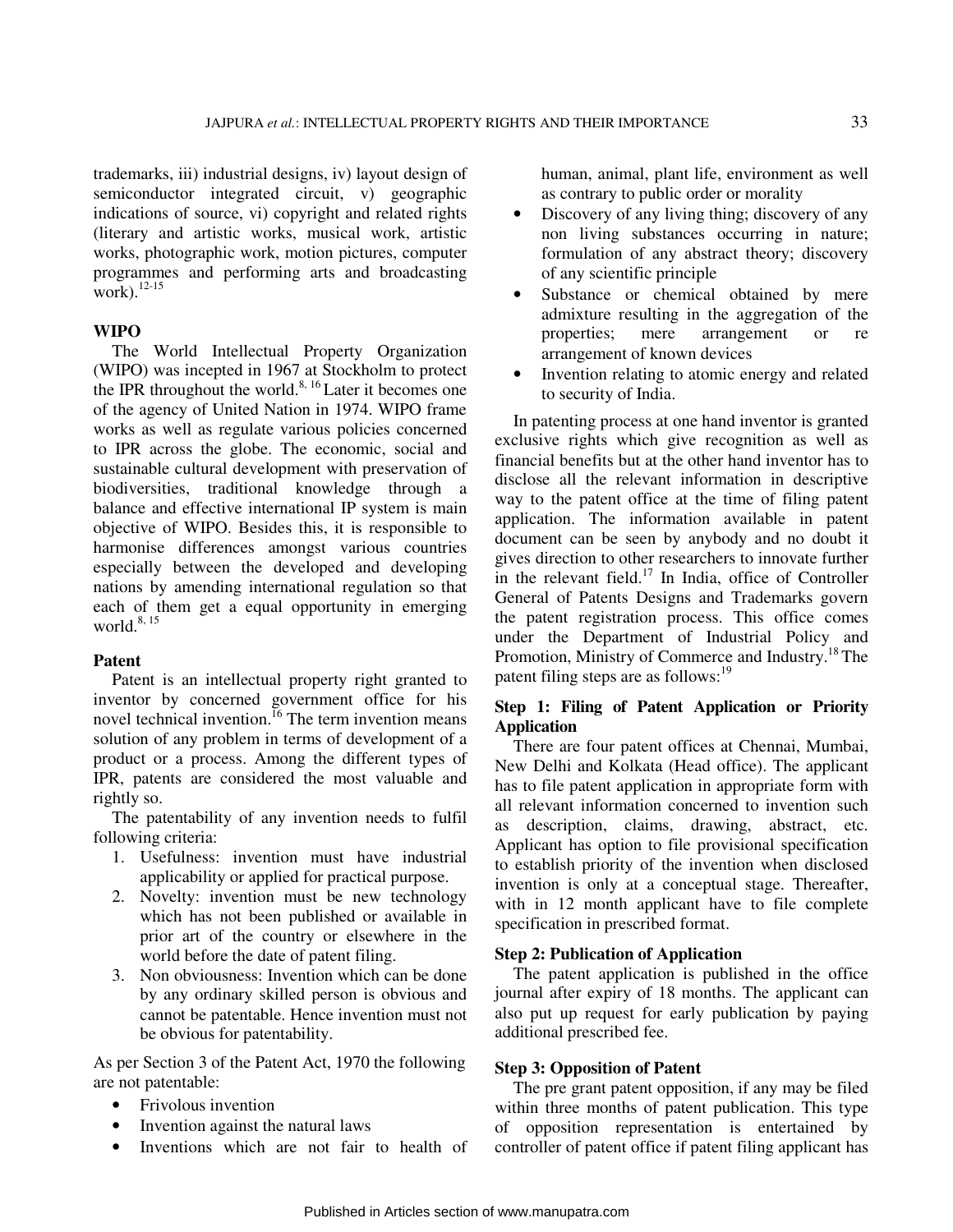put up a request for patent examination. There are also provisions for post grant patent opposition.

#### **Step 4: Request for Examination**

The applicant has to apply separately for patent examination within 48 months of filing of patent application with prescribed fees.

# **Step 5: Examination and Clarification of Raised Objections, if any**

The patent examiner check all aspect of patentability i.e. Novelty, inventiveness, non obviousness and industrial applicability and issue First Examiner Report (FER) to the applicant. If objections are there in examination report than applicant has to clarify the objections within one year.

#### **Step 6: Grant of Patent**

The patent is granted to applicant by Controller after overcoming the objections raised in examination process. As per Patent Amendment Act 2002, the applicant has to pay renewal fee time to time to keep patent in force. The full details pertaining to Indian patent can be referred to DIP&P website.<sup>19</sup> The patent can be also e filed since 2007.

After getting the rights, the owner can explore these rights by industrial production or can sell, distribute or licensing the rights as per his will. The rights of patent are granted for 20 years. Once a patent expires then the invention enters in to public domain and anybody can use that knowledge.

## **Compulsory Licences**

The Patent Act gives monopoly to inventor to harvest financial gains for invention but contrary in case of national emergency as per Section 92 of Patent Act, 1970 government can issue compulsory licences to third party for non commercial use of public. Beside these when authorised patent owner is not fulfilling the demand of society by will or unable to produce the patentable product or service such as in case of drugs, food, medical equipment, vaccination, life saving equipment, etc the government is fully authorised to allow somebody else to produce patentable product by giving compulsory licence. In this case government is liable to pay fair justifiable economic benefits to patent owner.

# **Patent Cooperation Treaty (PCT)**

The patents are territorial rights; therefore applicant has to apply patent application to patent offices of different countries individually. This practice requires huge amount of investment, time and energy. In the same concern Patent Cooperation Treaty (PCT) concluded in 1970 which provides a facility to file a single international patent application instead of filing several separate national or regional patent applications. Although granting of patent remains under the national or regional patent authorities of various PCT member nations but applicant get the priority date of first filing applicable in all member countries which is more than 145 in number with this single patent application.<sup>16</sup>

#### **Industrial Design**

The creative activity of achieving an ornamental or aesthetic appearance of mass produced products or articles is covered under industrial design. The design can be expressed either by two dimensional or by three dimensional forms. The Design Act 1949 of the United Kingdom refers to feature of shape, configuration, pattern or ornament. Broadly, shape, surface, pattern, lines, colour, etc appearance related features of industrial products such as watches, vehicles, mobiles, laptops, different home appliances, buildings, textile designs or handicraft products are covered under industrial design. The aesthetic value or how a product appeals is the main concern in selling besides its technical quality and other aspects. $20$ 

To be protected under most national laws, an industrial design must be new or original and nonfunctional. Hence industrial design is only concerned with aesthetic features and any technical features or aspects of the product to which it is applied are not protected by the design registration. Although the technical features, if are novel could be protected by getting the patent.<sup>8</sup> Beside these, design which is literary or artistic in character such as cartoon, label, leaflet, map, dressmaking pattern, etc is protected under copyrights instead of industrial design.

The term of industrial design rights vary from country to country from 10 to 25 years. In India as per Design Act, 2000 duration of protection of industrial design is for 10 years. This duration can be extended further for 5 years.

An industrial design encourages creativity and skill development amongst the individual and manufacturing sector by promoting more aesthetically pleasing products for the society. The design and shape of the product not only create aesthetic appearance but in case of machine, furniture, automobile, etc design is also indirectly associated with ergonomics and plays a major role in customers' comfort.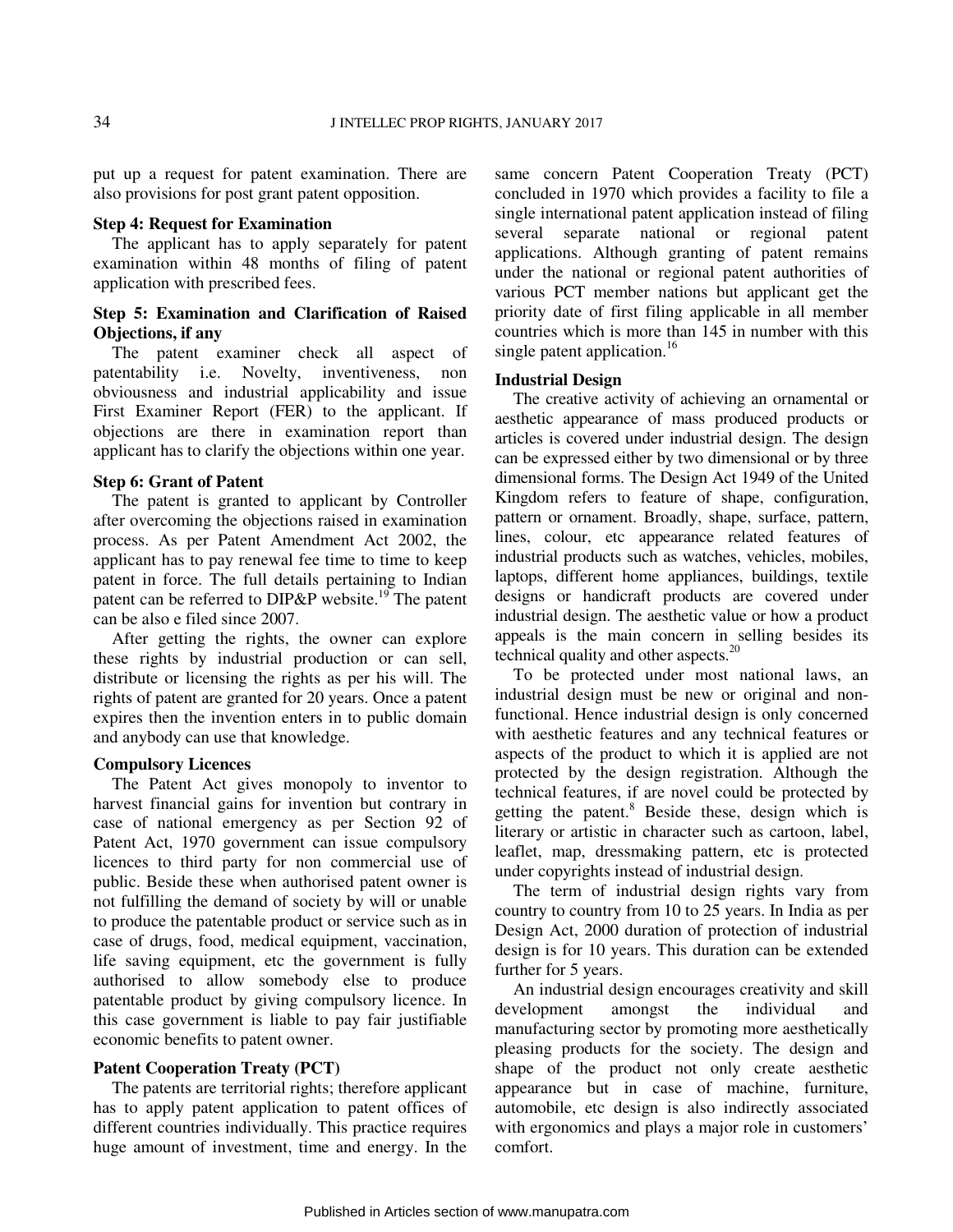The patent offices at Chennai, Mumbai, New Delhi and Kolkata also deal with industrial design. The patent office, Kolkata maintain the register of design as statutory requirement of all concerned information of filed industrial design.

# **Trademark**

Trademarks already existed in the ancient world. The Indian crafts men used to engrave their signature on their jewellery or artistic creation around 3000 years ago. With industrialisation the trademark become key factor in modern world of international trade. A trade mark is a distinctive sign or logo that denotes about the particular item is produced or provided by a specific person or industry or enterprise. Similar to trademark, service mark distinguish service providing enterprises with their competitors. A company may have different types of trademarks for their various products but to distinguish themselves from other company or enterprise trade name is being used.<sup>8</sup>

Trade mark or trade name helps companies to make their recognition, reputation and trust amongst the customers. In most of the cases, consumers rely on trademarks where it is difficult to inspect a product or service quickly to determine its quality.  $21-22$  A particular segment of customers is very much concerned about the brand and pay heavily for brands prestige even for similar sort of quality to distinguish themselves from the crowd.

A trademark/ service mark comprises of words (name, surname, geographical name, slogan, etc), letters and numerals, drawing, logo, symbol, phrase, image, design or a combination of these elements to distinguish a business or service from the other. Beside these, there are certain other 'non-traditional' trademarks as follows<sup>9</sup>:

Smell or olfactory marks: the smell of fresh cut grass for tennis balls, the odour of beer for dart flights and roses for tyres have been registered in the UK.<sup>23</sup> Similarly, fresh floral fragrance reminiscent of Plumeria blossoms was registered in US for sewing thread and embroidery yarn.  $24, 25$ 

Audible sign or Sound Marks: the distinguished sound marks in form of musical note can be registered as sound mark. The NBC successfully registered the musical notes as a trademark in 1950 for its radio broadcasting services. The lion's roar is also registered sound trademark for MGM.

Coloured marks: this category includes words, devices with their colour combination or colour as such. Similarly few taste and shapes (three

dimensional signs such as the three pointed Mercedes star) as non traditional trademarks can be also registered in some specific cases.

## **Important Criteria of Trademark Registration**

As per UK Trademarks Act, 1994, the three main requirements for registering a trademark are as follows:<sup>26</sup>

- a) The trademark should be a sign or anything that can convey information.
- b) The sign should be capable of distinguishing products or services of one undertaking from that of another. This is clearly a requirement of distinctiveness of trademarks.
- c) The trademark is capable of graphical representation to provide precise identification in the trademark registry.

# **Broadly Followed Rules of Trademark Registration<sup>11</sup>**

- The word "apple" or an apple device can not be registered for apple as in this case it is not distinguishable. But it is registered being highly distinctive in case of computers.
- Similarly Camel trademark is registered for cigarettes. The generic term like "furniture" cannot be registered as trademark for chair, table, or similar type of items.  $11$
- In case of use of letters or numerals, in certain countries registration is allowed only when at least few numbers of letters and/or numerals are combined or in case of letters the combination of word is pronounceable.
- Similarly, common surnames are not registered in some countries as they are not distinctive in nature.
- Beside these, deceptive sign or trademark which is misleading or violates the public order or morality is not qualified for registration.
- The signs which are reserved for state, public institution, organisation or international body cannot be registered as trademark.

#### **Indian Trademarks Act**

The Indian trademarks act specifies that any mark which is distinctive i.e. capable of distinguishing goods and services of one undertaking from another and capable of being represented graphically can be trademarks.<sup>27</sup>

Since trademarks do not grant exclusive right that could be exploited, there is no need to limit their validity. But without time limit, trademark validity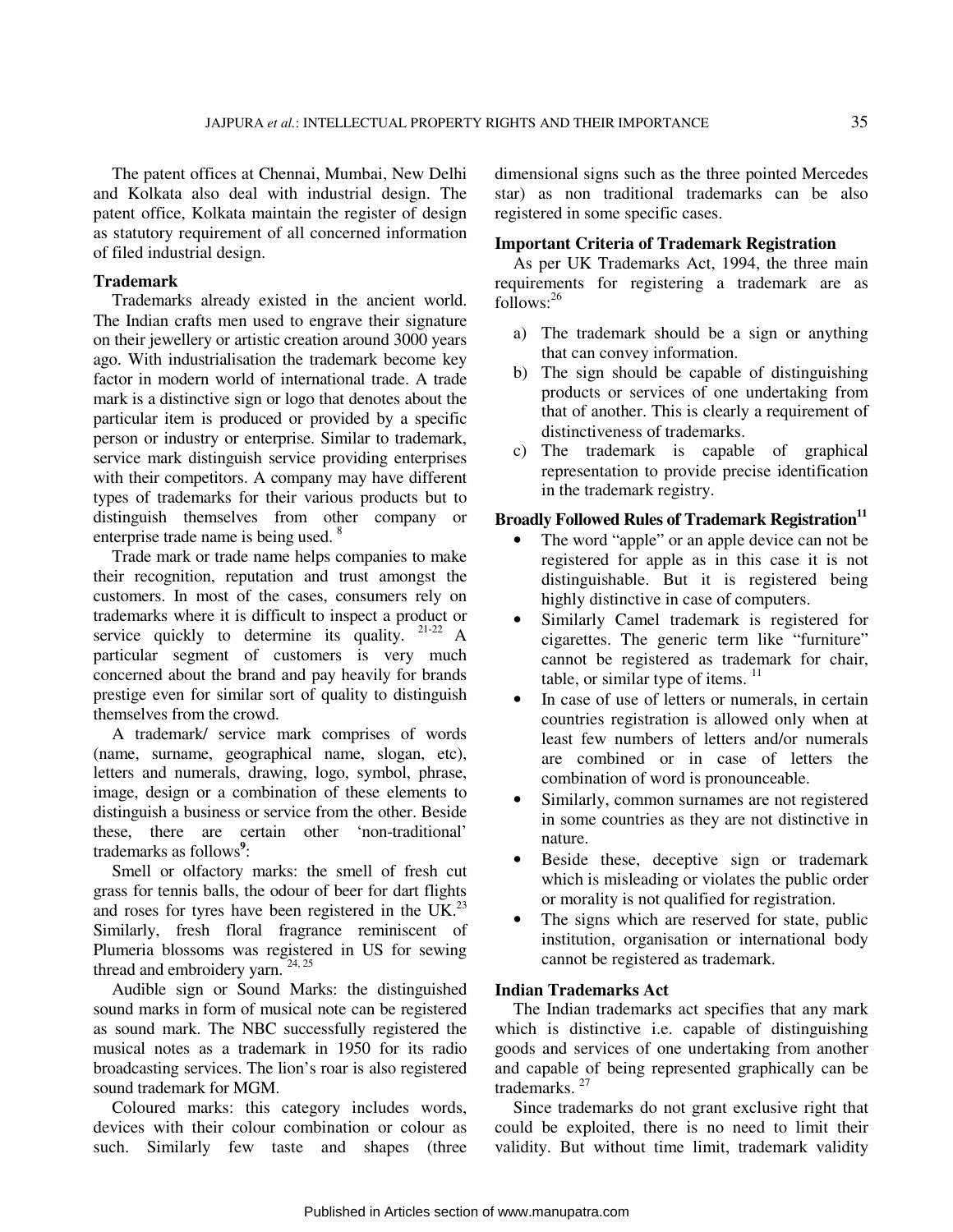would lead to unnecessary number of registered trademarks without any applicability.  $\frac{11}{11}$  In India, the initial term of trademark registration is for 10 years and thereafter it has to be renewed from time to time. The applicant can apply for trademark registration at Trade Mark Registry Office, Mumbai (head office), Delhi, Kolkata, Ahmadabad and Chennai.

#### **Infringement of Trademark**

Infringement occurs when someone else uses a trademark that is same as or similar to a registered trademark for the same or similar goods or services. In case of infringement false product is passed off to customer in impression of genuine product, thus term "passing off" is also used for such type of practices. The "passing off" product is very detrimental for trade as it takes away market share of genuine producers as well as customers are also cheated by receiving the sub quality product. On receiving sub quality product, without knowing the fact of "passing off", customer may choose some other trade mark in future with false impression that manufacture is producing inferior quality product. The imitation product in trade is also known as counterfeited product.

#### **Collective and Certificate Marks**

In certain countries collective marks and certificate marks are used to indicate that enterprises' product possesses particular standards. For example in case of textile chemical processing (dyeing and printing), a group of companies which strictly uses herbal or ecofriendly chemicals can think of some collective marks beside their individual trademarks. The ISO, hallmark, wool mark, etc are few example of the collective/certificate mark. Thus, certificate marks; safeguard the customer's interest by helping them to choose the quality product amongst the misleading products.

# **Layout Design of Semiconductor Integrated Circuit**

In present era, life cannot be thought of without electronic gadgets ie. mobile or smart phone, laptops, computer, watches, cameras, safety or health care devices, home appliances, etc. All appliances are very compact now a day due to their integrated circuits. Beside these, most of the instruments having microprocessor base control or operating system made up of integrated circuits or layout designs. These designs of circuit are creations of human mind as a consequence of enormous investments and efforts of highly qualified experts. Whereas copying of these

designs by some other party is lethal setback for electronic research organisations/ industries.

'Layout-design means three-dimensional disposition of the elements in which at least one element is active, and or some of all having interconnections as an integrated circuit, or such a three-dimensional disposition prepared for an integrated circuit planned for industrial manufacturing. 28-30

The treaty on Intellectual Property of Integrated Circuit (IPIC) was carried out at Washington DC in 1989, which is open for all WIPO members. As per treaty the protection is provided to layout design up to 10 years from the date of filing an application, but member country may provide protection up to 15 years from the creation of layout design.<sup>11</sup>

In India, Semiconductor Integrated Circuits Layout-Design (SICLD) Act, 2000 was passed to protect the requirements of electronic industry in compliance with TRIPS agreement.<sup>12</sup> The act was implemented by Department of Information Technology under Ministry of Information Technology. Any original and inherently distinctive lay out design can be registered as per the Indian SICLD Act, 2000 for 10 years.

#### **Trade Secrets**

Any invention or knowledge which in not innovative (not patentable) but useful for business and provides economical benefits can be kept as trade secret. Beside this novel or creative information is also kept as trade secret when registration of patent, copyright, industrial design, etc are pending or in process.<sup>31</sup>

The technological information or process such as recipe, idea, device, software, blue prints, pattern, formula, maps, architectural plans and manual or any commercial information or business strategy or secret in form of any data compilation or data bases, marketing plans, financial information, personal records, etc can be kept as trade secret.<sup>32</sup>

This right has great potential in ripening secret knowledge into economic gains. Therefore, majority of companies are protecting their technologies by trade secret rather than patent. Trade secrets act as an incentive to incremental innovation in technology not meeting the non-obviousness of patent law and copy rights.

The process of evolving a trade secret takes years of experience, research and skill. The composition of Coca-Cola is a good example of trade secret for its recipe. In certain countries there are specific rules for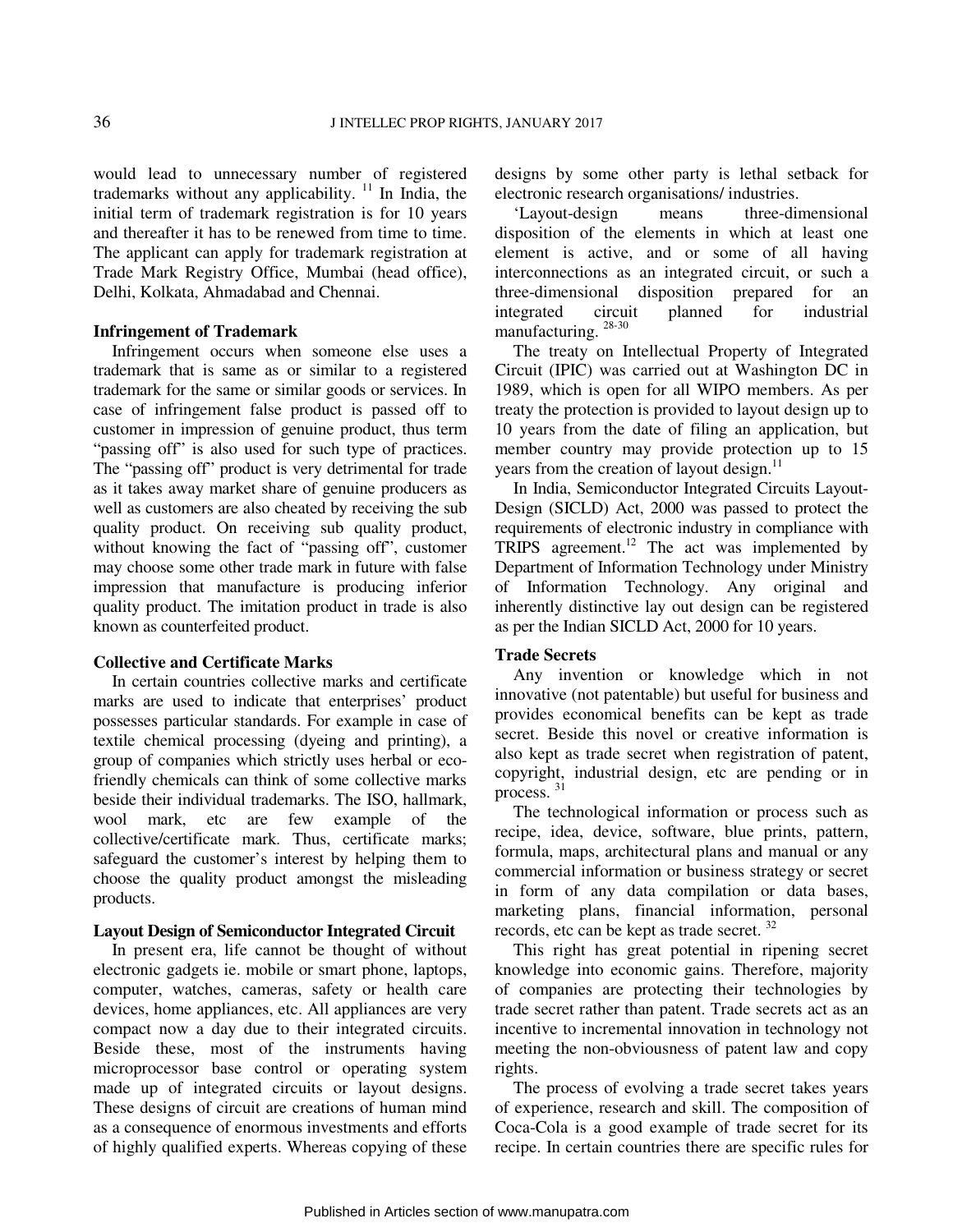trade secret such as Unfair Competition Prevention Act in Japan, Uniform Trade Secrets Act in the United States of America.

under common law, law of contract, etc.  $33-35$ 

## **Geographical Indications**

Applications of geographical or locality origin to identify goods for trade purpose is not a new phenomenon. Certain agricultural products have especial qualities that are influenced by geographical climate or soil. "The term Geographical Indication (GI) has been chosen by WIPO includes all existing means of protection of such names and symbols, regardless of whether they indicate that qualities of a given product are due to its geographical origin (such as appellations of origin), or they merely indicate place of origin of a product (such as indication of source). $^{11}$ 

The Champagne, Havana, Darjeeling tea, Arabian horses, Alphanso Mango, Nagpur orange, Basmati, etc are some well known examples for names which are associated throughout the world for their product having specific quality and registered as GI. Similarly in the field of handicrafts, textiles, etc., specific qualities of the products are related with human factors and their skills. $36$  The reputation of products is built up and maintained by masters or creators of that skill belonging to a particular region or locality in best suited climate. The skill is passed traditionally from one generation to the next with great cautions and compromises by particular tribe or region. The, Dhaka muslin, Venetian glass, China silk, Mysore silk, Chanderi sari, Kanchipuram silk saree, Kullu shawls, Solapur chaddar, Solapur Terry Towel, Kashmiri handicrafts**,** etc are well known examples of Geographical indications for state of the art craftsmanship. $7,37$ 

In India, registration of such products can be done under Geographical Indication of goods (registration and protection) Act 1999 and Geographical Indication of goods (registration and protection) rules 2001. The GI act is administered by Controller General of Patents, Design and Trade Marks, the registrar of GI. The central government has established "Geographical Indication registry" at Chennai where right holders from all Indian jurisdictions can register their GI. Under these rules protection under GI is granted for 10 years and renewal is possible time to time for further 10 years.

## **Copyrights and Related Rights**

The TRIPS Agreement recognises trade secrets under 'undischosicalinformationed and mains in the transient of mean Copyrights protect expression of idea of author, artist and other creators which is concerned with mass idea, not the idea as such. Development of any country or society depends upon creativity of their people.<sup>14, 38</sup> Thus copyright encourage such type of activities. The following literary and artistic works are covered under copyrights:  $39, 40$ 

> **Literary and scientific works:** novels, poems reference works, newspapers, plays, books, pamphlet, magazine, journals, etc.

> **Musical work:** songs, instrument musical, choruses, solos, bands, orchestras, etc

> **Artistic works**: such as painting, drawings, sculpture, architecture, advertisements, etc.

> **Photographic work**: portraits, landscape, fashion or event photography, etc

> **Motion pictures:** it includes the cinematography works such as film, drama, documentary, newsreels, theatrical exhibition, television broadcasting, cartoons, video tape, DVDs, etc

> **Computer programes**: computer programmes, softwares and their related databases,

Maps and technical drawings

#### **Right of Reproduction and Related Rights**

A closely associated field is "related rights" or right related to copy right that encompass rights similar to those of copyright. The rights covered under related rights are performer's rights (such as actors and or musicians) in their performance; producers of phonograms (for example, compact discs of films or sound or compositions) their recording and broadcasting in radio and television programs.

The WIPO Performance and Phonograms Treaty (WPPT) which was adopted in Dec 1996 and came into force on May 20, 2002, provides that definition of performer for purposes of treaty includes performer of an expression of folklore.

One gets copyright automatically after completion of work by virtue of creation, hence it is not mandatory to register copyright. However, registration of copyright provides evidence that copyright exist in work and creator is genuine owner. $41, 42$ 

#### **Copyright for Computer Software**

In concern to computer software, the Indian Copyright Act, 1957 was amended in 1994 which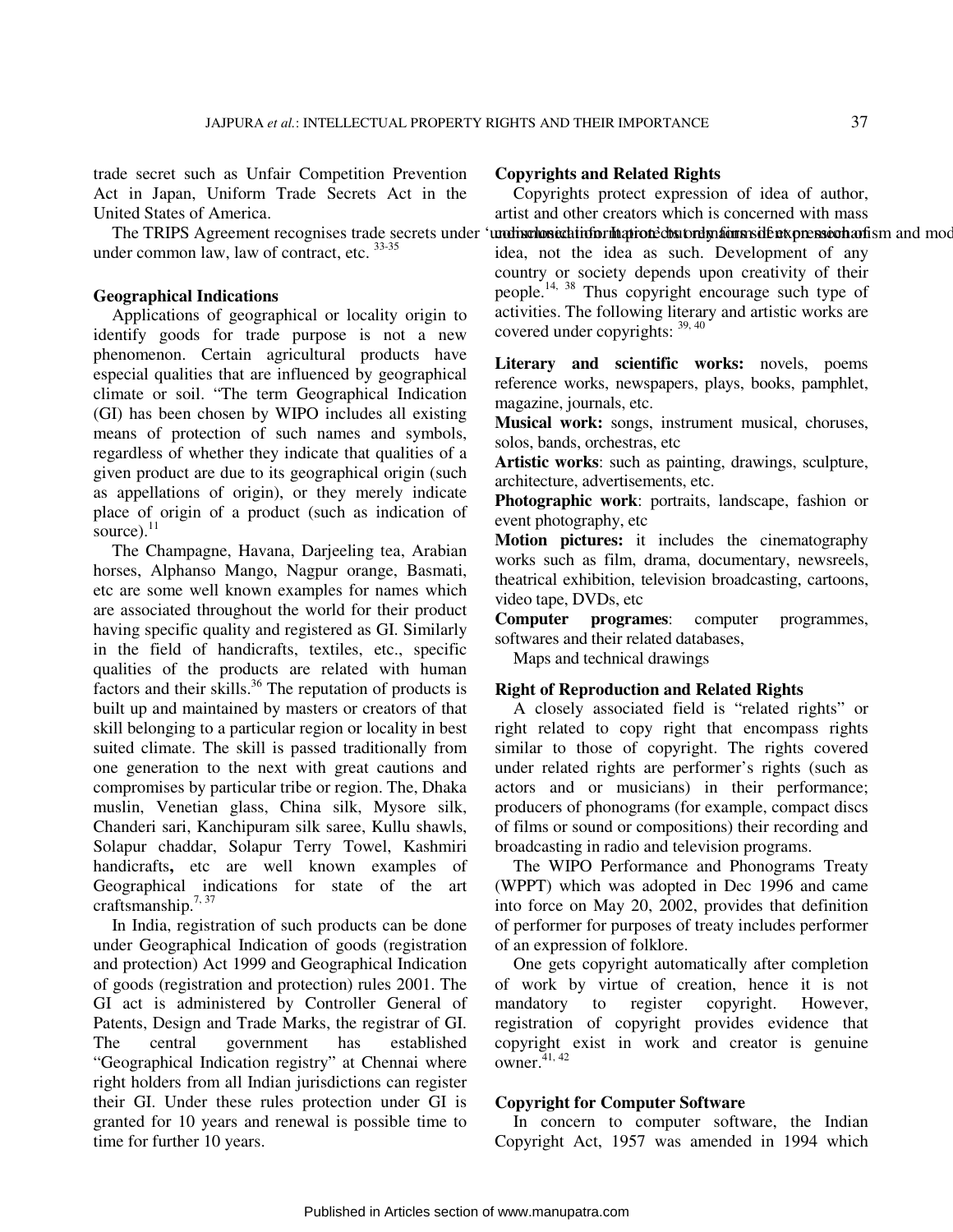came in to effect from 10 May 1995. As per this act without permission or authorisation making copies and distribution of software is criminal offence. Although, this act gives, rights to authorised users to make at least backup copies of the software or any other computer programs.<sup>43</sup>

The registration of copyright is carried out under the Indian Copyright Act, 1957. Recently the act was amended in 2012 known as The Copyright (amendment) Act, 2012. As per rule, author gets copy rights just after creating its work without any formality but work can be registered at Register of copyrights maintained in the Copyright office of Department of Education as prima- facie evidence.

## **Copyright Duration**

In India copyrights exist for 60 years for literary, dramatic, musical and artistic works after the death of creator. In case of photograph, film, sound recording copyright term is 60 years from the beginning of calendar year next following year in which it is published or released. Besides these, author also gets moral rights for its creations.

#### **Copyright Infringement**

The copyright infringement means making, selling or taking financial benefits of copyrighted work without permission of copyright owner. It is a criminal offence and as per the act, minimum punishment for infringement is imprisonment for six month with a minimum fine of Rs 50,000/-.

#### **Plagiarism**

When work of someone else writing is taken without permission and claimed as one's own work than it is known as plagiarism. Although, facts which are known as common knowledge are not covered under the copyright law and hence can be used by anybody. As per copyright, fair justifiable use of some other work is allowed by paraphrasing the text or by using quotation mark with giving appropriate reference or citation in credit of the original author.

# **IPR in Context to Traditional Knowledge and Biodiversity**

"Traditional knowledge (TK) means innovation and practices of indigenous and local communities embodying traditional life styles; wisdom developed over many generations of holistic traditional scientific utilisation of lands, natural resources, and environment. The use of turmeric, neem, tulsi, etc herbs in day to day

life as per ritual is very well known example of traditional knowledge existing in India."

The US patent was granted to University of Mississippi for use of turmeric in wound healing; European patent was granted to W. R. Grace and Company for its discovery of fungicidal effects of neem oil; the agro-biotech giant, Syngenta, attempted to take rights of thousands of rice variety which already existed in India. These all are few examples of biopiracy in which rights have been cancelled after wards in favour of genuine owner of Traditional Knowledge. The rights related to TK such as cultivation practises, medicinal uses of plants or herbs and plant varieties as well as their genetic resources are covered under the Sui generic means unique systems of land of law or region as they are not covered or fit under standard IPR systems.<sup>7</sup>

WIPO Convention on Biological Diversity (CBD) took place in 1992 with a prime goal of conservation of biodiversity, sustainable use of its components and equitable sharing of the benefits occurring due to utilisation of traditional genetic resources. India being a member of this convention passed following legislation in the parliament to protect traditional knowledge and farmer's rights $44$ :

# **The Protection of Plant Variety and Farmers' Right Act 2001 (PPVFR Act)**

This act recognises the individual and community roles played by farmers and their interests in improvement and conservation of varieties. This sui generis law has a blend of IPR savvy and public interests provisions hence harmonise the balance between farmers and giant seeds manufacturing or genetically advance research labs and marketing companies.<sup>45</sup>

#### **The Biological Diversity Act 2002**

Biodiversity includes millions of races, local variants of species and sub-species, mainly recognised as genetic, species and ecosystem. As per estimation, global biodiversity has 1.75 million identified species.<sup>46</sup> The convention on biological diversity (CBD) states that a member country should facilitate access to its genetic resources by other parties on mutually agreed terms, but the access requires prior information consent (PIC) of country providing the resources. It also has provision to provide an equitable sharing of any profit on commercialisation of traditional knowledge to local people subjected to domestic legislation.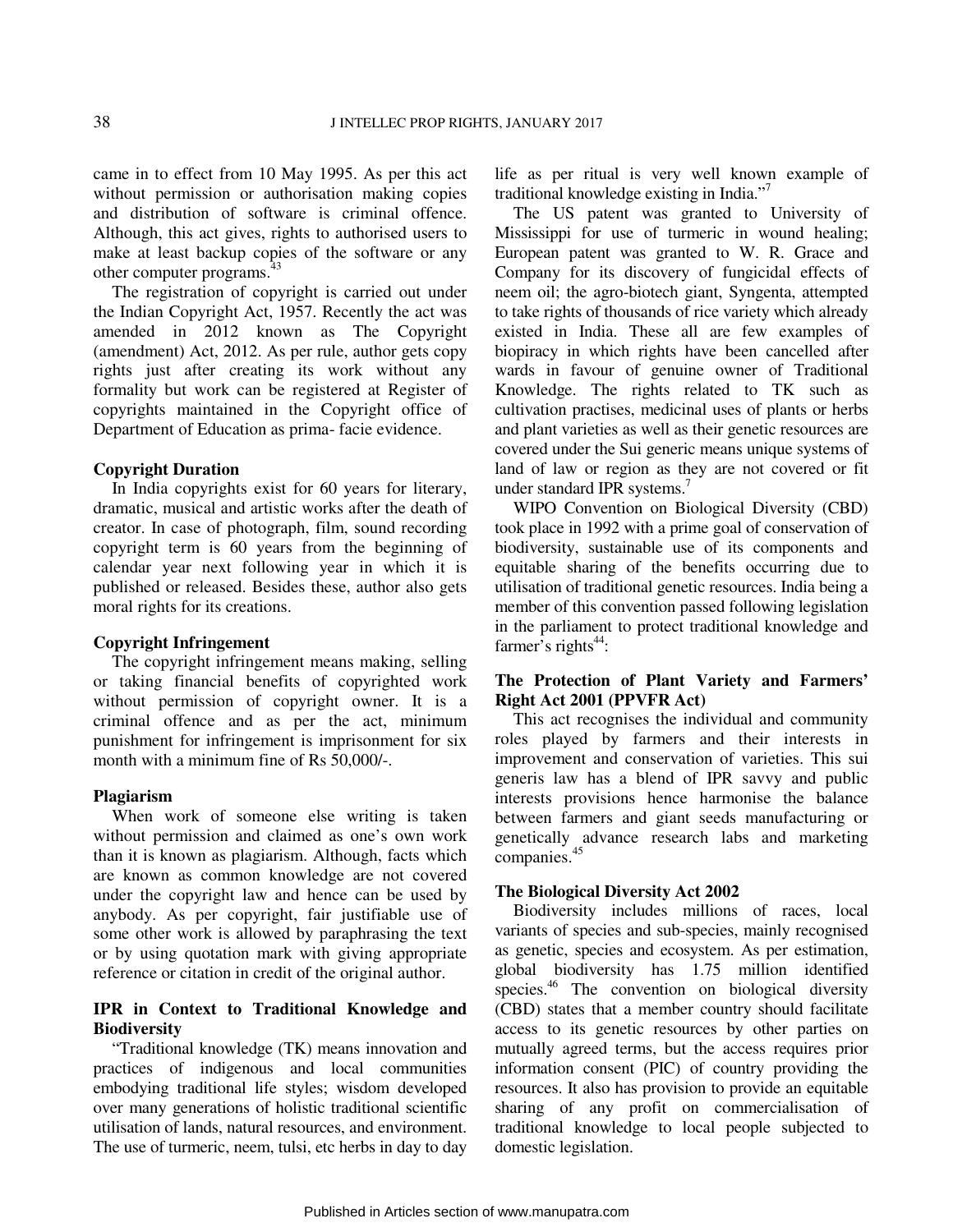"The rank of India in farm output is  $2<sup>nd</sup>$  among the world and around 60% of India's population depends on this sector for rural development."<sup>47</sup> Thus, the biological diversity Act 2002 protects the rights of huge population of India especially farmers, their resources and raw materials such as seeds, fertilizers, pesticides, etc. It impacts the agriculture production, farmers' livelihoods as well as sustainable use and equitable sharing of benefits in positive direction.<sup>48</sup> The centre government has also established the National Biodiversity Authority (NBA) in 2003 for proper implementation of the biological diversity Act 2002.

#### **The Patent Amendment Act, 2005**

The Act (Section 3) states that 'a mere new use for a known substance' and invention which, in effect, is traditional knowledge or which is and aggregation or duplication or known properties of traditionally known component or components will not be an invention. These provisions in the Acts prevent misappropriation of the TK and its applications available in public domain in India.

# **IPR Status of India**

The World Bank carried out survey concerned to Knowledge Economy Index (KEI) of 140 countries across the world on the basis of their knowledge based initiative, policy frame work, economy incentive and institutional regime, information and communication technologies (ICT) infrastructure in 2007. India ranked at  $101<sup>st</sup>$  position due to lack in aforesaid parameters.<sup>3, 49</sup>

Similarly, India ranked at  $14<sup>th</sup>$ ,  $9<sup>th</sup>$  and  $13<sup>th</sup>$  position in patents, marks and designs respectively based on total (resident and abroad) IP filing activity by origin in 2014.<sup>50</sup> Rankings are based on the total numbers of applications filed by origin. The worldwide participation in IPR filing activity in 2014 of few leading countries in comparison to India is shown in Table 1. It can be analysed that India's worldwide participation in IPR filing activity is mere 1.6%, 3.14% and 0.82 % for patent, trademarks and industrial designs, respectively. The participation is even less if only resident applicants are considered as indicated in the Table 1.

Unawareness amongst youth, academicians, researchers, industrialists and traders in India about IPR and its benefits is the main reason for lagging behind in IPR participation. Even, Micro, Small and Medium Enterprises (MSME) that constitute around 95% of all units; 40 % of total value addition; nearly 80% of the employment of the total manufacturing sector; and 35 % of total exports are also lacking in IPR edge.<sup>54, 55</sup> Due to aforesaid reasons, there is no Indian multinational company in top 100 patent applicants worldwide during 2003-12.<sup>56</sup> Indian industries can survive if they prepare themselves as

| Table 1-IPR filing activity of India in comparison to few leading<br>countries in 2014 |                                                    |                                            |       |
|----------------------------------------------------------------------------------------|----------------------------------------------------|--------------------------------------------|-------|
| Type of IPR<br>activity                                                                | Name of the nation                                 | Applications filed% Share                  |       |
| Patent <sup>51</sup>                                                                   | China                                              | 9,28,177                                   | 34.62 |
|                                                                                        | <b>USA</b>                                         | 5,78,802                                   | 21.59 |
|                                                                                        | Japan                                              | 3,25,989                                   | 12.16 |
|                                                                                        | Republic of Korea                                  | 2,10,292                                   | 7.84  |
|                                                                                        | European patent office                             | 1,52,662                                   | 5.69  |
|                                                                                        | Germany                                            | 65,965                                     | 2.46  |
|                                                                                        | India                                              | 42,854<br>(RA:12,040;<br>NRA 30,814)*      | 1.60  |
|                                                                                        | <b>Total Applications</b><br>worldwide             | 26,80,900                                  |       |
| Trademarks <sup>52</sup>                                                               | China                                              | 22,22,680                                  | 29.84 |
|                                                                                        | <b>USA</b>                                         | 4,71,228                                   | 6.33  |
|                                                                                        | OHIM (EU Office)                                   | 3, 33, 443                                 | 4.48  |
|                                                                                        | France                                             | 269,837                                    | 3.62  |
|                                                                                        | Japan                                              | 242,073                                    | 3.25  |
|                                                                                        | <b>Russian Federation</b>                          | 241,542                                    | 3.24  |
|                                                                                        | India                                              | 2,33,653<br>(RA: 2,00,137;<br>NRA 33,516)* | 3.14  |
|                                                                                        | <b>Total Application</b><br>class counts worldwide | 74,49,400                                  |       |
| Industrial<br>Designs $53$                                                             | China                                              | 564,555                                    | 49.59 |
|                                                                                        | OHIM (EU Office)                                   | 98,273                                     | 8.63  |
|                                                                                        | Republic of Korea                                  | 68,441                                     | 6.01  |
|                                                                                        | Germany                                            | 61,054                                     | 5.36  |
|                                                                                        | United States of<br>America                        | 35,378                                     | 3.11  |
|                                                                                        | Japan                                              | 29,738                                     | 2.61  |
|                                                                                        | India                                              | $9,309$ (RA:,<br>168; NRA<br>$(3,141)*$    | 0.82  |
|                                                                                        | <b>Total Application</b><br>class counts worldwide | 1,138,400                                  |       |

"Patent data refer to numbers of equivalent patent applications. Mark data refer to numbers of equivalent trademark applications based on class counts – the number of classes specified in applications. Design data refer to numbers of equivalent industrial design applications based on design counts – the number of designs contained in applications."

\*RA: Resident Applicants and NRA: Non Resident Applicants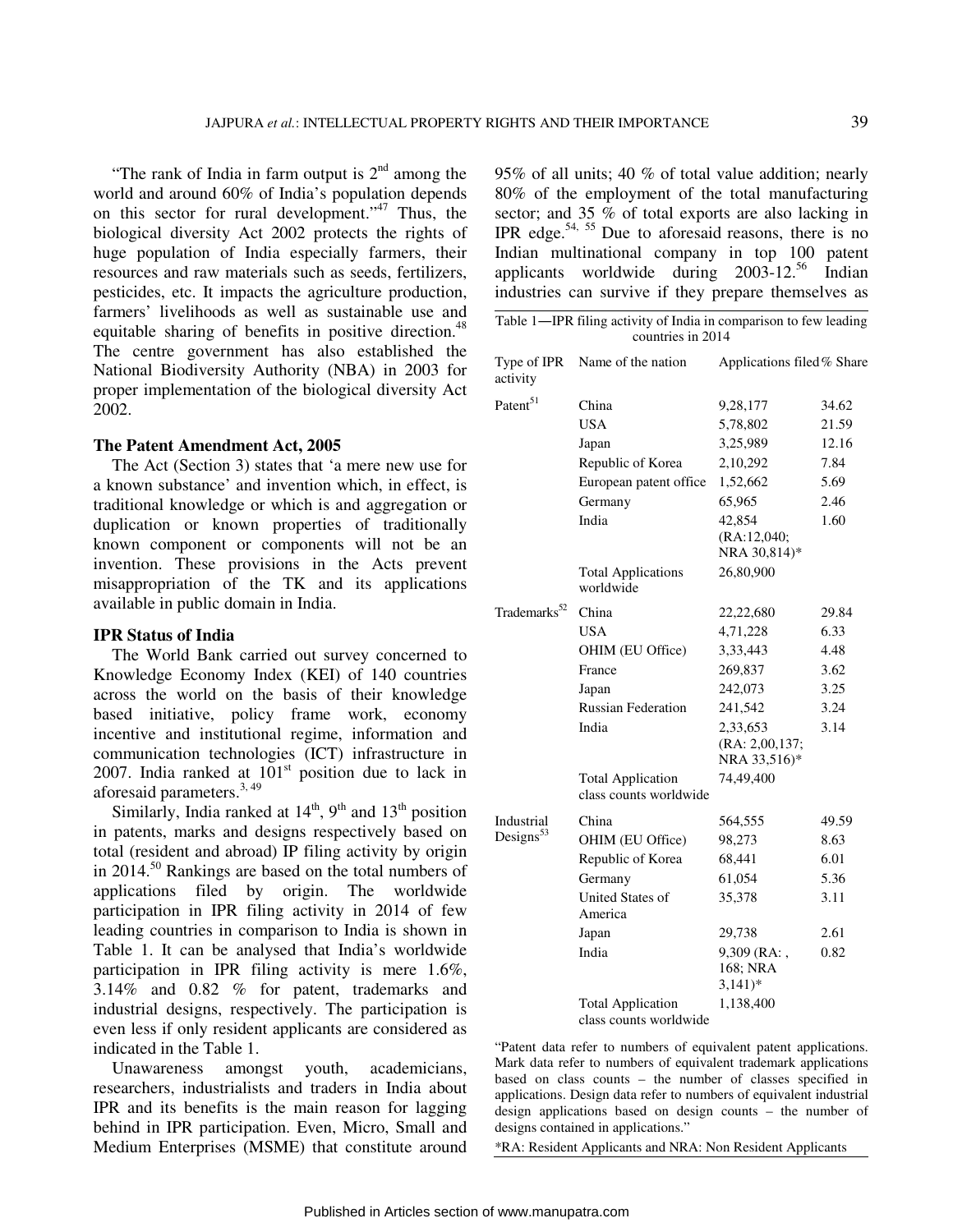per the local as well as global IPR needs as a strong IP portfolio makes a good business sense by securing loans, enhance market image, attract good alliances and investments. $57$  Thus, there is a dire need to develop appropriate guidelines to rationalize IP strategy.<sup>4</sup> Definitely, India has the potential and skills to emerge as global leader if appropriate IPR strategy is practiced to improvise its share in global trade.

#### **Conclusion**

In knowledge based economy, intellectual property rights are very much essential for progressive societal development. The IPR is basic necessity to be a part of local as well as global competitive trade as without dissemination of IPR knowledge and implementation, creating the innovative environment is really impossible. It is essential for policy makers to include IPR in basic educational system and promote IPR registration by encouraging the innovators and creators. India is having all the resources in terms of available raw material, cheap labour, innovative and creative dedicated manpower. No doubt that India and other developing countries will definitely harness its proportionate share in global trade by exploration in Intellectual Property Rights.

#### **References**

- 1 ET Bureau: India ranked second last in Intellectual Property Index, http://articles.economictimes.indiatimes.com/2015-02- 04/news/58795926\_1\_ip-environment-gipc-intellectualproperty-index (accessed on 4 February 2015).
- 2 Jajpura L, *Microfinance and Microentrepreneurship: A Paradigm Shift for Socital Development* (Edited by Dr. Surender Mor, Vista International Publication House, Delhi), First Edition, 2015, 263-271.
- 3 Samaddar S G & Chaudhary B D, Practical insights into intellectual property strategy for technical institute, *Journal of Intellectual Property Rights*, 13 (2008) 590-600.
- 4 Sinha B, Joshi H & Ghosh P K, Challenges in creation and management of knowledge capital in technical educational institutions, *Journal of Intellectual Property Rights*, 14 (2009) 340-345.
- 5 Narayanan S, Intellectual property rights economy vs. science and technology, *International Journal of Intellectual Property Rights*, 1(1) (2010) 6-10.
- 6 Sharma D K, Intellectual property and the need to protect it, *Indian Journal of Science and Reearch.*, 9 (2014) 84-87.
- 7 Cuts International Jaipur, Intellectual property rights, biodiversity and traditional knowledge, *Monographs on Globalisation and Indian-Myths and Realities*, 13 (2007) 20-22.
- 8 WIPO Manual: What is Intellectual Property? http://www.wipo.int/edocs/pubdocs/en/intproperty/450/wipo\_pu b\_450.pdf.
- 9 http://www.wipo.int/wipo\_magazine/en/2009/01/article\_0003.ht ml (accessed on 4 December 2014).
- 10 http://www.wipo.int/edocs/pubdocs/en/intproperty/489/wipo\_pu b\_489.pdf.
- 11 www.commerce.nic.in/trade/international\_trade\_ip\_trips1.asp (accessed on 23 December 2014).
- 12 www.copyright.gov.in/Documents/handbook.html (accessed on 30 December 2014).
- 13 www.legalservicesindia.com/articles/cop.html (accessed on 30 December 2014).
- 14 IPO Intellectual property handbook, WIPO Publication no. 489 (E) ISBN 978-92-805-1291-5, WIPO 2004 Second Edition Reprinted 2008.
- 15 Nair M D, TRIPS, WTO and IPR World Patents, *Journal of Intellectual Property Rights*, 15 (2010) 151-53.
- 16 www.wipo.int/ipstats/en/statistics/patents/wipo\_pub\_931.html (accessed on 30 December 2014).
- 17 Controller General of Patents Designs and Trademarks, Department of Industrial policy and promotion, ministry of commerce and industry website: http://www.ipindia.nic.in/ (accessed on 30 December 2014).
- 18 www.ipo.gov.tt/home/faqs.html (accessed on 5 January 2015).
- http://ipindia.nic.in/ipr/design/faq\_design.htm (accessed on 5 January 2015).
- 20 Negi A & Thakuria B J, Principles governing damages in trademark infringement, *Journal of Intellectual Property Rights*, 15 (2010) 374-379.
- 21 Melissa R , Something old, something new, something borrowed, something blue: A new tradition in non-traditional mark registrations, *Cardozo Law Review*, 27 (2005) 457.
- 22 Vennootschap onder Firma Senta Aromatic Marketing's application, Case R ETMR, 429 (1999).
- 23 USPQ. 2d 1238 Trademark Trial and appeal Board (TTAB), 1990.
- 24 USPTO.website: http://www.uspto.gov/trademarks/soundmarksv, 5 January 2015.
- 25 Leo T P C, Trademark Law: is Europe moving towards an unduly wide approach for anyone to follow the example, *Journal of Intellectual Property Rights*, 10 (2) (2005) 128- 131.
- 26 Mishra N, Registration of non-traditional trademarks, *Journal of Intellectual Property Rights*, 13 (2008) 43-50.
- 27 www.ipophil.gov.ph/images/Design/republicactno9150.pdf.
- 28 www.ipo.gov.pk/Patent/IntegratedCircuts.aspx (accessed on 25 March 2015).
- 29 www.jpo.go.jp/shiryou\_e/s\_sonota\_e/fips\_...e/washington\_e/e\_i ntegrated\_circ (accessed on 25 March 2015).
- 30 www.business.gov.in/legal\_aspects/undisclosed\_information.ph p/ (accessed on 25 March 2015).
- 31 United States Trade Secret Law (2009) website: http://www.mccormacklegal.com/pdf/US\_TradeSecretLaw.pdf.
- 32 Nomani M Z M & Rahman F, Intellectual of trade secret and innovation laws in India. *Journal of Intellectual Property Rights*, 16 (2011) 341-350.
- 33 Harshwardhan & Keshri S, Trade secrets: a secret still to unveil, *Journal of Intellectual Property Rights*, 13 (2008) 208-17.
- 34 www.business.gov.in/manage\_business/protection.php/ (accessed on 1 May 2015).
- 35 Deepak J S, Protection of traditional handicrafts under Indian intellectual property laws, *Journal of Intellectual Property Rights*, 13 (2008) 197-207.
- 36 Mir F A & Ain F, Legal protection of geographical indication in Jammu and Kashmir-a case study of Kashmiri Handicrafts, *Journal of Intellectual Property Rights*, 15 (2010) 220-227.